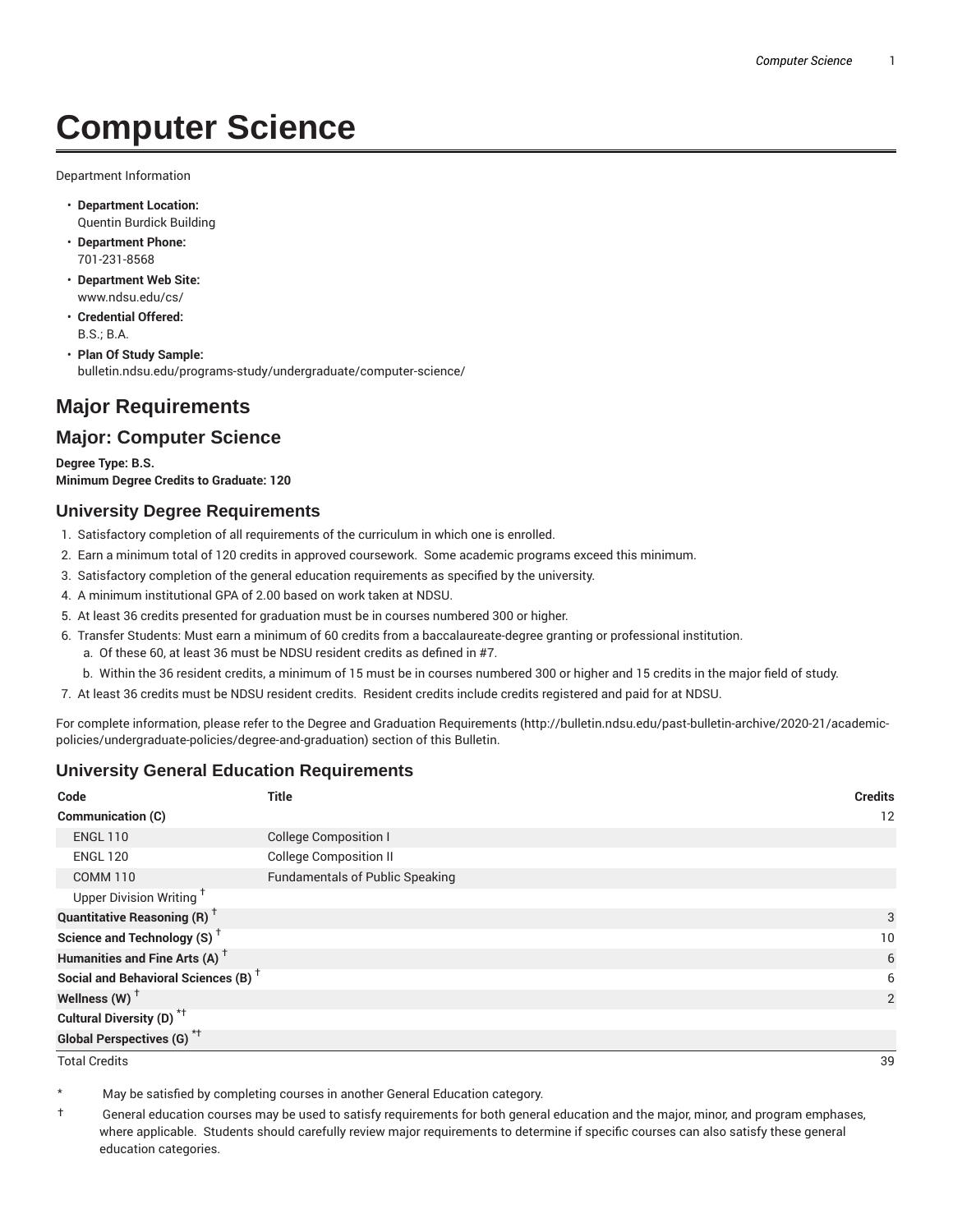• A list of university approved general education courses and administrative policies are available here (http://bulletin.ndsu.edu/past-bulletinarchive/2020-21/academic-policies/undergraduate-policies/general-education/#genedcoursestext).

#### **Major Requirements**

A Grade of 'C' or better is required for all CSCI prefix courses.

| Code                                                                                                                                                                                                                                           | <b>Title</b>                                          | <b>Credits</b> |
|------------------------------------------------------------------------------------------------------------------------------------------------------------------------------------------------------------------------------------------------|-------------------------------------------------------|----------------|
| <b>B.S. Computer Science Core Requirements</b>                                                                                                                                                                                                 |                                                       |                |
| <b>CSCI 160</b>                                                                                                                                                                                                                                | Computer Science I                                    | 4              |
| <b>CSCI 161</b>                                                                                                                                                                                                                                | <b>Computer Science II</b>                            | 4              |
| <b>CSCI 213</b>                                                                                                                                                                                                                                | Modern Software Development                           | 3              |
| <b>CSCI 222</b>                                                                                                                                                                                                                                | <b>Discrete Mathematics</b>                           | 3              |
| <b>CSCI 313</b>                                                                                                                                                                                                                                | <b>Advanced Software Development</b>                  | 3              |
| <b>CSCI 336</b>                                                                                                                                                                                                                                | <b>Theoretical Computer Science</b>                   | 3              |
| <b>CSCI 366</b>                                                                                                                                                                                                                                | Database Systems                                      | 3              |
| <b>CSCI 372</b>                                                                                                                                                                                                                                | <b>Comparative Programming Languages</b>              | 3              |
| <b>CSCI 374</b>                                                                                                                                                                                                                                | <b>Computer Organization and Architechure</b>         | 3              |
| <b>CSCI 415</b>                                                                                                                                                                                                                                | Networking and Parallel Computation                   | 3              |
| <b>CSCI 445</b>                                                                                                                                                                                                                                | Software Projects Capstone                            | 3              |
| <b>CSCI 467</b>                                                                                                                                                                                                                                | <b>Algorithm Analysis</b>                             | 3              |
| <b>CSCI 474</b>                                                                                                                                                                                                                                | <b>Operating Systems Concepts</b>                     | 3              |
| <b>CSCI 489</b>                                                                                                                                                                                                                                | Social Implications of Computers                      | 3              |
| <b>MATH 165</b>                                                                                                                                                                                                                                | Calculus I (May satisfy general education category R) | $\overline{4}$ |
| <b>MATH 166</b>                                                                                                                                                                                                                                | Calculus II                                           | 4              |
| <b>STAT 367</b>                                                                                                                                                                                                                                | Probability                                           | 3              |
| <b>STAT 368</b>                                                                                                                                                                                                                                | <b>Statistics</b>                                     | 3              |
| <b>Computer Science Electives</b>                                                                                                                                                                                                              |                                                       | 9              |
| Electives can be any 300-400 level CSCI prefix courses that are not part of the core requirement or the two MIS courses listed. Note: Students<br>seeking recognition of cyber-security skills should follow the cyber-security section below. |                                                       |                |
| <b>MIS 412</b>                                                                                                                                                                                                                                 | Computer Crime, Forensics, and Investigation          |                |
| <b>MIS415</b>                                                                                                                                                                                                                                  | Managing Information Technology Security              |                |

Total Credits 67

#### **Cyber-security**

Cyber-security is optional - students interested in pursuing recognition of their achievement in cyber-security core concepts should take the B.S. Core Requirements as indicated above, as well as the additional courses listed here. This sequence satisfies the Computer Science elective courses required for the B.S. degree.

| Code                  | <b>Title</b>                                        | <b>Credits</b> |
|-----------------------|-----------------------------------------------------|----------------|
| <b>CSCI 491</b>       | Seminar (Cyber-Security Focus)                      | 3              |
| MIS 415               | Managing Information Technology Security            | 3              |
| One of the following: |                                                     | 3              |
| <b>CSCI 473</b>       | Foundations of the Digital Enterprise               |                |
| <b>CSCI 345</b>       | Topics on Personal Computers (Cyber-Security Focus) |                |
| <b>CSCI 499</b>       | Special Topics (Cyber-Security Focus)               |                |
| MIS 412               | Computer Crime, Forensics, and Investigation        |                |

Total Credits 9

1

Department Capstone: CSCI 445 Software Projects Capstone (typically taken during the last spring semester prior to degree completion) & CSCI 489 Social Implications of Computers (typically taken during the last fall semester prior to degree completion)

Link to view program description and 4-year Plan of Study (http://bulletin.ndsu.edu/past-bulletin-archive/2020-21/programs-study/undergraduate/ computer-science)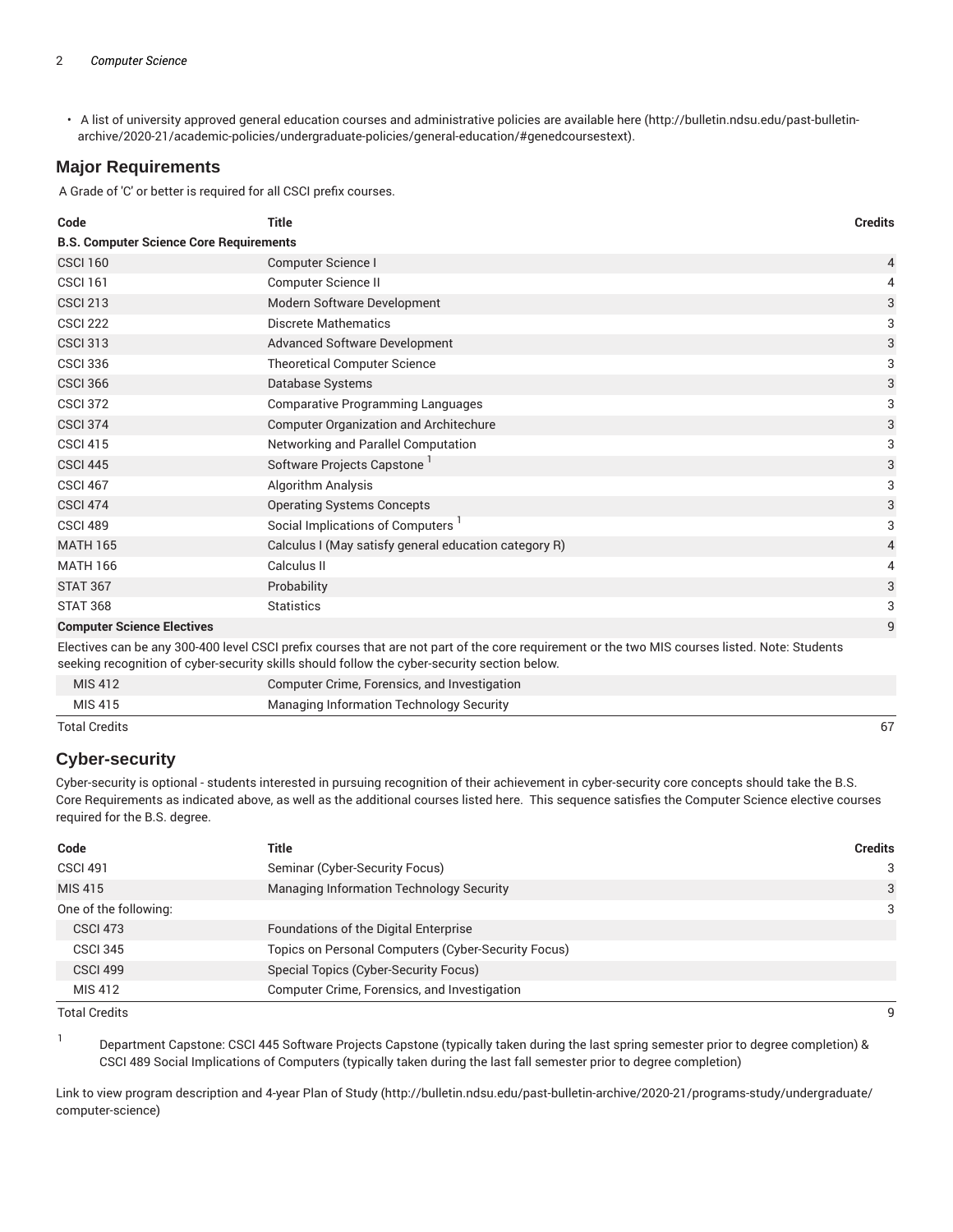## **Major Requirements**

## **Major: Computer Science**

**Degree Type: B.A. Minimum Degree Credits to Graduate: 120**

#### **University Degree Requirements**

- 1. Satisfactory completion of all requirements of the curriculum in which one is enrolled.
- 2. Earn a minimum total of 120 credits in approved coursework. Some academic programs exceed this minimum.
- 3. Satisfactory completion of the general education requirements as specified by the university.
- 4. A minimum institutional GPA of 2.00 based on work taken at NDSU.
- 5. At least 36 credits presented for graduation must be in courses numbered 300 or higher.
- 6. Transfer Students: Must earn a minimum of 60 credits from a baccalaureate-degree granting or professional institution.
	- a. Of these 60, at least 36 must be NDSU resident credits as defined in #7.
	- b. Within the 36 resident credits, a minimum of 15 must be in courses numbered 300 or higher and 15 credits in the major field of study.
- 7. At least 36 credits must be NDSU resident credits. Resident credits include credits registered and paid for at NDSU.

For complete information, please refer to the Degree and Graduation Requirements (http://bulletin.ndsu.edu/past-bulletin-archive/2020-21/academicpolicies/undergraduate-policies/degree-and-graduation) section of this Bulletin.

#### **University General Education Requirements**

| Code                                            | Title                                  | <b>Credits</b> |
|-------------------------------------------------|----------------------------------------|----------------|
| <b>Communication (C)</b>                        |                                        | 12             |
| <b>ENGL 110</b>                                 | <b>College Composition I</b>           |                |
| <b>ENGL 120</b>                                 | <b>College Composition II</b>          |                |
| <b>COMM 110</b>                                 | <b>Fundamentals of Public Speaking</b> |                |
| Upper Division Writing <sup>+</sup>             |                                        |                |
| <b>Quantitative Reasoning (R)</b> <sup>†</sup>  |                                        | 3              |
| Science and Technology (S) <sup>+</sup>         |                                        | 10             |
| Humanities and Fine Arts (A) <sup>+</sup>       |                                        | 6              |
| Social and Behavioral Sciences (B) <sup>+</sup> |                                        | 6              |
| Wellness (W) $^{\dagger}$                       |                                        | $\overline{2}$ |
| Cultural Diversity (D) <sup>*†</sup>            |                                        |                |
| Global Perspectives (G) <sup>*†</sup>           |                                        |                |

Total Credits 39

May be satisfied by completing courses in another General Education category.

† General education courses may be used to satisfy requirements for both general education and the major, minor, and program emphases, where applicable. Students should carefully review major requirements to determine if specific courses can also satisfy these general education categories.

• A list of university approved general education courses and administrative policies are available here (http://bulletin.ndsu.edu/past-bulletinarchive/2020-21/academic-policies/undergraduate-policies/general-education/#genedcoursestext).

#### **Major Requirements**

A Grade of 'C' or better is required for all CSCI prefix courses.

| Code                                           | Title                                                             | <b>Credits</b> |
|------------------------------------------------|-------------------------------------------------------------------|----------------|
| <b>B.A. Computer Science Core Requirements</b> |                                                                   |                |
| <b>CSCI 114</b>                                | Microcomputer Packages (May satisfy general education category S) | 3              |
| or MIS 116                                     | <b>Business Use of Computers</b>                                  |                |
| <b>CSCI 159</b>                                | <b>Computer Science Problem Solving</b>                           | 3              |
| <b>CSCI 160</b>                                | Computer Science I                                                | $\overline{4}$ |
| <b>CSCI 161</b>                                | Computer Science II                                               | $\overline{4}$ |
| <b>CSCI 213</b>                                | Modern Software Development                                       | 3              |
| <b>CSCI 222</b>                                | Discrete Mathematics                                              | 3              |